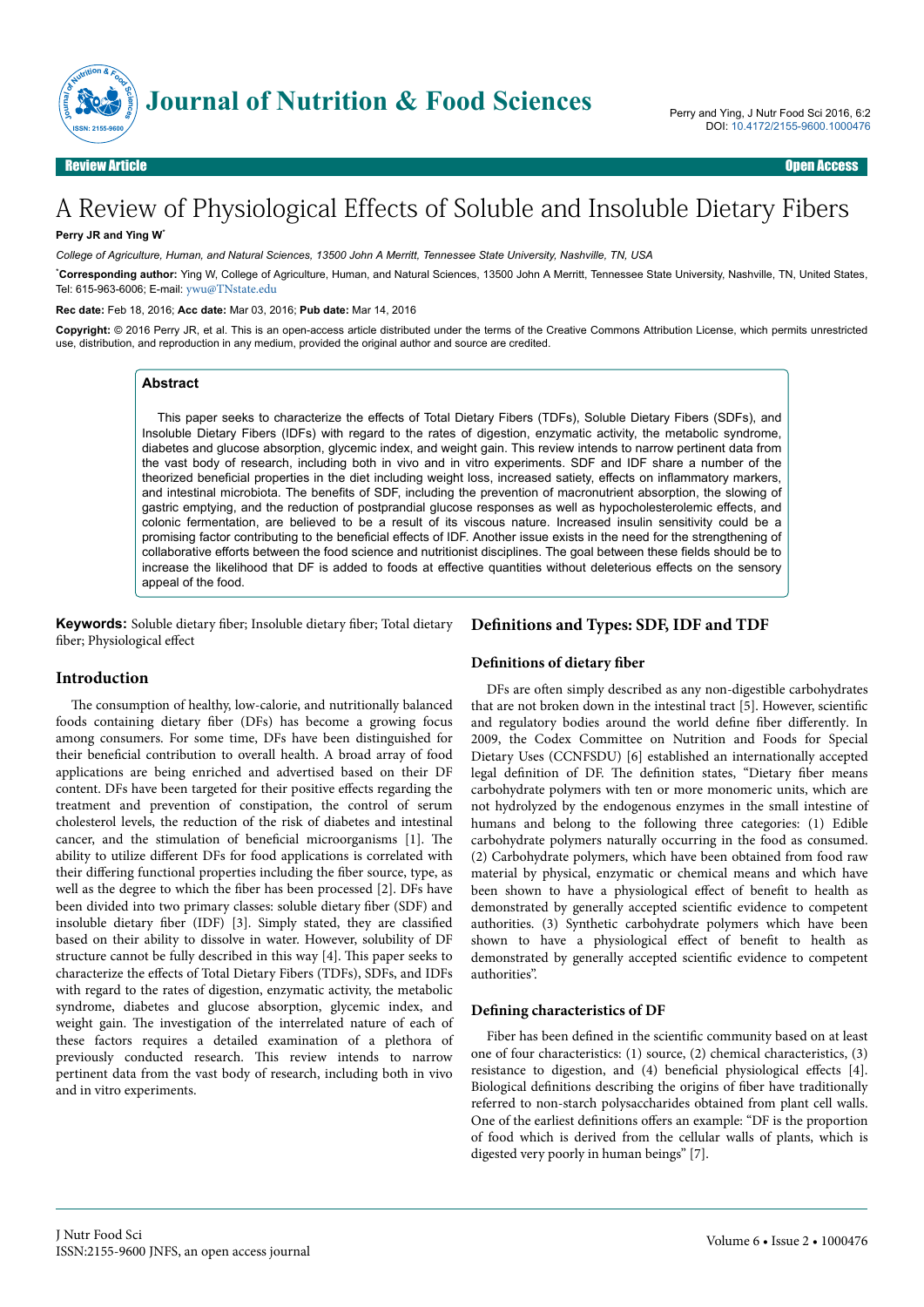Fiber can be characterized chemically based on chain length and the types of linkages between each monomeric unit. However, one challenge with this method has been the determination of the appropriate chain length [4]. Нe Codex definition for fiber indicates that fibers have a degree of polymerization (DP)  $\geq$  10. Despite these precisely defined criteria, the definition also includes a footnote that the decision on whether to include carbohydrates with a DP > 2 (i.e., oligosaccharides) is up to national authorities [6]. Нe chemical bonds between the monomeric units provide another means of chemical characterization. Non-starch polysaccharides are linked by β-linkages in most cases but characterization on this basis would exclude resistant starches, which contain  $\alpha$ -1,4 linkages [4].

SDF and IDF exhibit unique structural components and, consequently, varying physiological effects [8]. SDFs have been linked to the lowering of cholesterol in the blood and the decrease in the intestinal absorption of glucose while IDFs have been associated with the absorption of water and regulatory intestinal affects [9]. These differing physiological effects depend primarily on the structural and physical properties of a respective type of DF. These differences cause DFs to exhibit various in vivo behaviors including hydration, swelling, and enzymatic attack [2]. Cui et al. [10,11] have discussed thoroughly about relationship between chemical structure, molecular weight and their corresponding physiological properties of DFs. DFs also may play a role in digestive regulation due to their influence on the rate of starch degradation thus preventing excessive glucose absorption [12]. In vitro digestion models have been used to report the impact of DFs on the degree of starch digestion and the predicted glycemic index (pGI) for a variety of food items such as pasta, biscuits, and bread among many others [3,13-15]. When incorporated into starch-based foods, DFs can entrap granules of starch while restricting the availability of water. Нis results in a limiting effect on the accessibility of digestive enzymes to starch granules and, consequently, a lowering of the pGI [3].

Indigestibility and a lack of absorption by the small intestine alone may not be responsible for all of DFs favourable physiological effects [4]. DFs possess a number of other notable physical properties considered by some to be more physiologically relevant such as viscosity, the ability to form gels, and the rate they are fermented by intestinal microbes [16]. These effects in the gastrointestinal tract may not only improve laxation and increase stool bulking, but also have metabolic consequences including improvements in serum lipids and postprandial glycemia as well as the promotion of satiety [4].

## **Soluble dietary fiber (SDF)**

SDF is specifically defined as DF capable of being dissolved in a buffer and enzyme solution modeled after the aqueous enzyme solutions present in the human system [4]. SDFs increase total transit time by delaying gastric emptying and also slowing glucose absorption while non-viscous soluble fibers primarily act as a substrate for microbial fermentation in the colon [4]. SDFs include oligosaccharides, including fructooligosaccharide (FOS), pectins, βglucans (oat and barley grains), galactomannan gums, alginate, and psyllium. Fructooligosaccharides (FOS), also known as oligofructose and inulin are known collectively as fructans [17]. They are found in plants including agave, artichokes, asparagus, leeks, garlic, onions, yacon, jícama, and wheat [18]. Pectin is present in most primary cell walls and is particularly abundant in the non-woody parts of terrestrial plants. It is primarily found in the fruit skin but also in small amounts of fruit: apples, pears, apricots, cherries, oranges as well as some vegetables such as carrots. Pectin is a linear polysaccharide mainly comprised of about 300 to 1000 D - galacturonic acid monosaccharide units [18]. Fruits are the major source, but pectins also represent 15% - 20% of the fiber in vegetables, legumes and nuts [19]. Нe β-glucans are polysaccharides of D-glucose monomers linked by β-glycosidic bonds. They occur most commonly as cellulose in plants, the bran of cereal grains, the cell wall of baker's yeast, certain fungi, mushrooms and bacteria [18]. Galactomannans (GMs) are polysaccharides consisting of a mannose backbone with galactose side groups and are commonly used in foods as stabilizers due to their high water binding capacity and their emulsification and viscosity increasing properties [20]. GM gums vary by their ratios of mannose and galactose and include fenugreek gum (mannose:galactose; 1:1), guar gum (mannose:galactose; 2:1), tara gum (mannose:galactose; 3:1), and locust bean gum, (mannose:galactose; 4:1) [20]. Roberts et al. [15] succeeded at preparations of bread with 5 and 10% substitutions of fenugreek gum for wheat flower that matched texture and volumes of control bread, demonstrating the potential for the manufacture of high fiber enriched breads. Alginates are unbranched polysaccharides that are composed of 1 - 4 linked β-D-annuronic acid and α - guluronic acid [21]. Alginate is distributed widely in the cell walls of algae, and is also an exopolysaccharide of bacteria including Pseudomonas aeruginosa though commercially available alginates currently come only from algae [21]. Нrough binding with water they form viscous hydrogels useful as thickening agents and are also useful in numerous biomedical applications [21]. Psyllium is the common name used for several members of the plant genus Plantago whose seeds are used commercially for the production of mucilage [18]. Нe term psyllium is used interchangeably for the seed husk, the seed, and the entire plant. Psyllium is cultivated, because the seed husk is a rich source of SDF, known as psyllium hydrophilic mucilloid, psyllium hydrocolloid, and psyllium seed gum [18]. Some studies [22] stated that SDF is responsible for prevention of type II diabetes due to the viscosity of the soluble fibers.

## **Insoluble dietary fiber (IDF)**

IDFs primarily consist of cellulose and some hemicelluloses, resistant starch, and lignin. Cellulose is a polysaccharide consisting of a linear chain of several hundred to over ten thousand β; 1 - 4 linked D glucose units and is the most abundant organic polymer on earth [23]. It is the principal component of the cell walls of most plants and forms about 25% of the fiber in grains and fruit and about a third in vegetables and nuts [19]. Much of the fiber in cereal bran is cellulose. Hemicelluloses are polysaccharides containing sugars other than glucose. They are associated with cellulose in cell walls and present in both water soluble and insoluble forms. About a third of the fiber in vegetables, fruits, legumes and nuts is made up of hemicellulose [19]. The main dietary sources of hemicellulose are cereal grains [19]. Resistant starch (RS) is the fraction of starch that is not hydrolyzed by amylase to D-glucose in the small intestine within 120 min of consumption, but is fermented in the colon [19]. Sources of resistant starch include whole grains, legumes, cooked and chilled pasta, potatoes, rice and unripe bananas [19]. RS has been classified into four general subtypes, RS1, RS2, RS3 and RS4. RS1 is physically inaccessible starch, which is entrapped within whole or partly milled grains or seeds; RS2 is a type of raw starch granules (such as banana and potato) and high-amylose (high-amylose corn) starches; RS3 is retrograded starch (either processed from unmodified starch or resulting from food processing applications); RS4 chemically modified starch to obtain resistance to enzymatic digestion (such as some starch ethers, starch esters, and cross-linked starches) [19]. Factors that determine whether

#### Page 2 of 6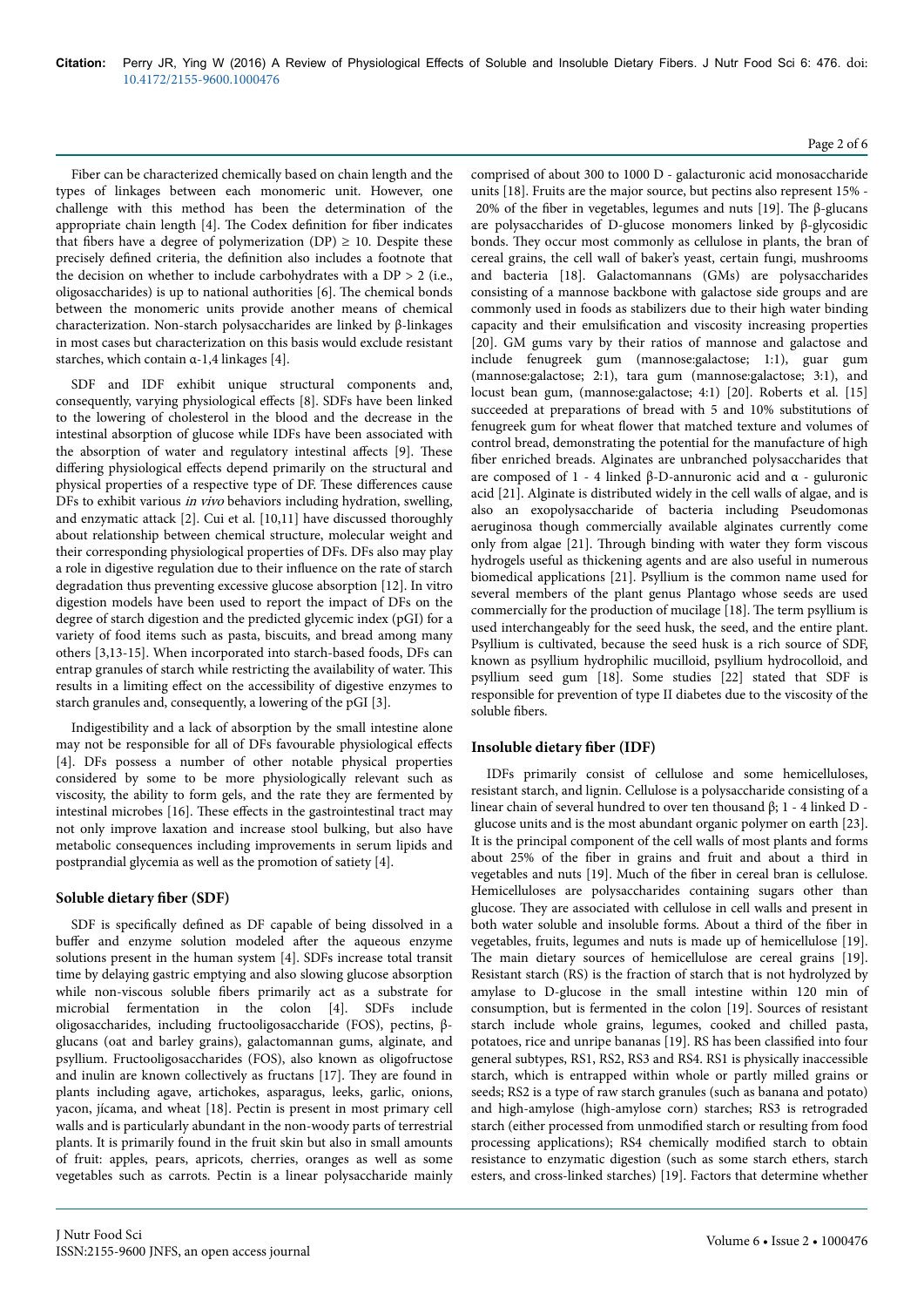starch is resistant to digestion include the physical form of grains or seeds, the size and type of starch granules, associations between starch and other dietary components, and cooking and food processing [19]. Lignin is a complex polymer of aromatic alcohols and is most commonly derived from wood. It is an integral part of the secondary cell walls of plants filling the spaces in the cell wall between cellulose, hemicellulose, and pectin components [19]. Foods with a woody component are good sources of lignin such as celery and the outer layers of cereal grains. In general, IDFs increase fecal bulk and the excretion of bile acids and decrease intestinal transit time (laxative effect).

## **Total dietary fiber (TDF)**

Nearly all naturally available high-fiber foods contain varying amounts of both soluble and insoluble DF [24]. Whole grain and bran products are the main sources of cereal DF while the primary sources of SDF are fruits, vegetables and products from oat and barley (soluble β-glucans) [3]. Whole grain food products contain approximately 12% TDF, and there is a strong relationship between whole grain and cereal DF intake [16]. Whole grains are cereal grains that contain cereal germ, endosperm, and bran, in contrast to refined grains, which retain only the endosperm. Common whole grains include wheat, oat, and barley [16]. Some bran (the hard outer layers of cereal grain) derived food products, such as many breads and cereals, contain up to 25% TDF [16].

## **DF and Metabolic Syndrome / Diabetes Prevention and Risk Reduction**

Metabolic syndrome describes a group of metabolic irregularities that occur together in an individual. It is well documented as independent risk factors for cardiovascular disease [25]. When grouped together in this syndrome, the risk of developing cardiovascular disease, as well as type 2 diabetes, is increased [26]. A large number of randomized studies in humans and experimental models have demonstrated evidence of the effectiveness of foods rich in DF positively regulating body weight, appetite, gluconeogenesis, sensitivity to insulin and cardiovascular disease risk factors such as low-density lipoprotein (LDL) and hypertension [27]. More recently, studies of DF refer specifically to the beneficial effects on most of the homeostatic abnormalities present in individuals affected by the metabolic syndrome [28,29].

High fiber diets are commonly described as a daily fiber intake greater than 25 grams in women and greater than 38 grams in men [30]. Нe benefits of high fiber diets are primarily linked to the viscous and / or gel-forming properties of soluble DF [31]. Several studies have demonstrated positive physiological effects of both SDF and IDF despite the expectation that only SDF would provide physiological benefit in the diet, primarily by the lowering of cholesterol in the blood and the decrease in the intestinal absorption of glucose [16]. A high intake of cereal IDF was strongly associated with remarkably decreased diabetes risk in several studies [32]. Data pooled from six studies including some 290,000 subjects indicate that two servings per day of whole grains might reduce diabetes risk by a remarkable 21% [33]. A cause and effect relationship cannot be definitely stated because of the known limitations of estimation of food intake from quantitative food frequency questionnaires (FFQs) [32]. However, these results do repetitively indicate that the consumption of IDF could definitely play an important role in the prevention of diabetes [32].

DF consumption might alter diabetes risk as a consequence of its effect on appetite and, consequently, body weight [3]. A large number of studies show increased satiety after eating or decreased hunger when subjects consumed high DF diets, both under conditions of controlled energy intake and when energy intake was consumed without restriction [30]. Conversely, no clear conclusion can be drawn that low versus high glycemic index meals are a key factor promoting satiety [16,34,35].

## **DF and reduced predicted glycaemic index**

The glycemic index is a means by which foods can be ranked on the basis of the glycemic impact in relation to the available carbohydrate within those foods [3]. The GI of a food is a tool useful in determining the rate at which the carbohydrates in a food are digested and absorbed as glucose. A number of studies designed to determine the quantity of residual starch following digestion indicate that SDF additions to pasta significantly reduce the amount of starch digested over a 300 min period [36]. Нis reduction in reducing sugar release following digestion, and the extent of starch degradation results in a reduction in the predicted glycemic index (PGI) of such foods [3]. A range of DFs (SDF and IDF) has been used in the production of pasta and bread products. In vitro starch breakdown of these foods have shown that the addition of DF has an important physiological effect by reducing the amount of glucose produced following digestion with alpha amylase [36-38].

## **Colonic fermentation and intestinal bacteria**

Fermentation occurs to almost all DFs to some degree but the rate of fermentation varies widely. With regard to intestinal physiology, DF should not be considered from a singular standpoint but rather as a term that encompasses a variety of moieties with varying physiochemical properties [39]. SDF, insoluble resistant starch and oligosaccharides tend to be fermented more readily than cereal DFs into gases and physiologically active byproducts [40].

Short-chain fatty acids (SCFAs) such as acetate, propionate, and aforementioned butyrate are produced by bacterial fermentation of DF in the intestines [31]. The concentrations of different SCFAs vary and depend on the substrate as well as the intestinal microbiota present. Increased production of SCFAs is believed to be beneficial because this reduces glucose output from the liver and improves lipid homeostasis [26]. It is not certain for patients consuming high soluble DF diets that the fermentability of DF is the primary factor contributing to reduction in diabetes risk. Studies have revealed that low fermentable cereal DF (corn and wheat) consumption indicate stronger associations with a reduction in diabetes risk than more readily fermentable soluble DF from fruit and vegetables [32,33].

DF consumption may also affect additional factors correlating the intestinal microbiota with obesity and insulin resistance. One study using mice as subjects found that obese individuals have a different makeup of various intestinal microbiotas than do lean individuals, and once the heavier individuals lose weight a transition toward the "lean microbiota" is observed [41]. Interestingly, when transplanting the intestinal microbiota from obese mice or from lean mice to gnotobiotic mice (no intestinal microbiota present) the recipients of the "obese microbiota" showed increased fat gain, despite comparable energy intake [41]. Another study, this time in humans, indicates that a diet high in SDF (oligofructose) results in a reduction of gram-negative bacteria and body weight while a diet high in fat increases the ratio of

#### Page 3 of 6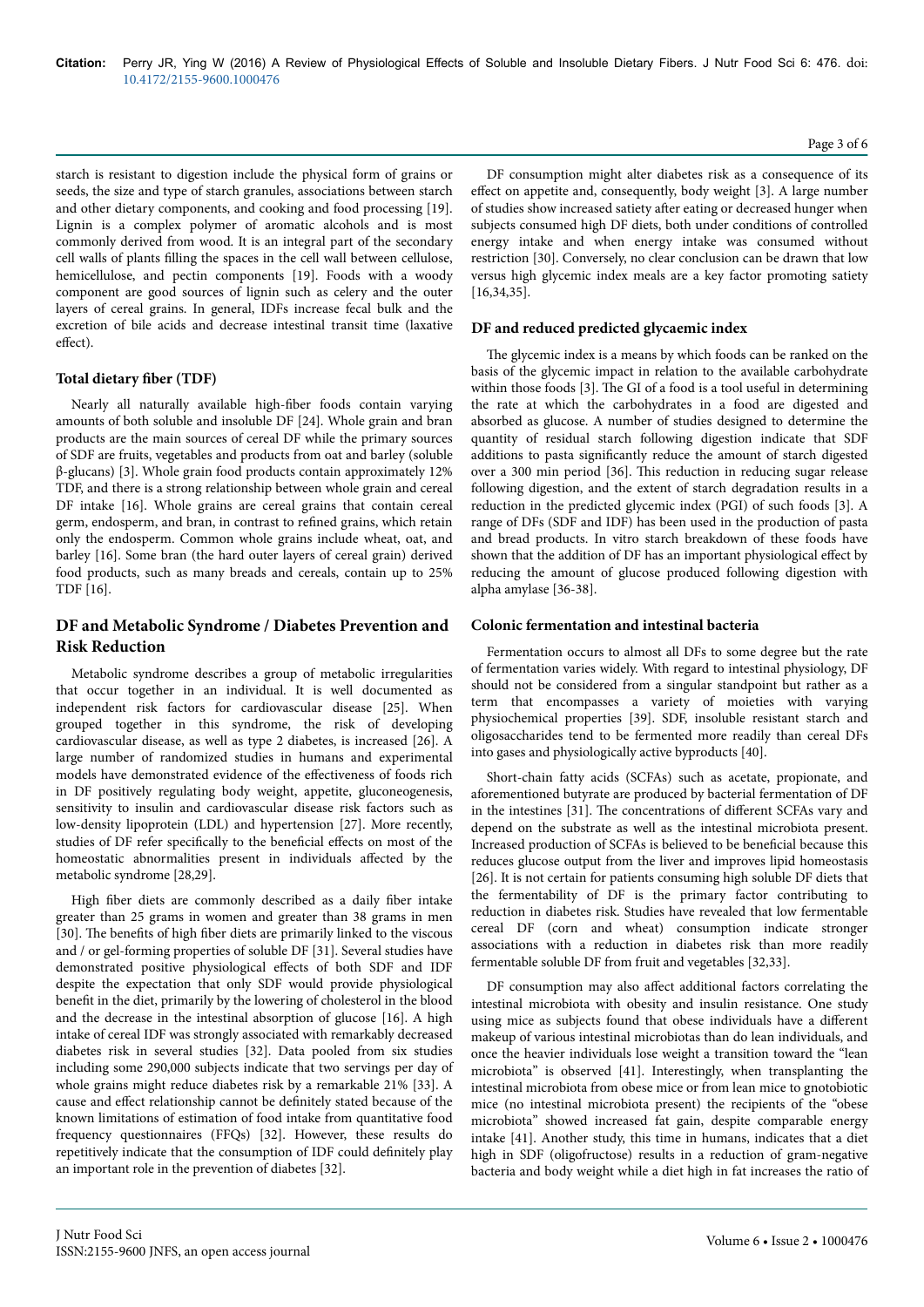gram-negative bacterial lipopolysaccharides (LPS) containing microbiota [42]. Four weeks of continuous subcutaneous infusion of LPS increased weight gain, liver fat, inflammatory markers, and markers of insulin resistance to an extent similar to that of a diet high in fat [42]. Нese studies indicate that the consumption of SDF may consequentially positively influence the ratios of specific types of "lean" intestinal microbiota.

#### **DF consumption and body weight**

A number of mechanisms have been suggested for how DF positively impacts weight management, including promoting satiation, decreasing absorption of macronutrients, and altering secretion of gut hormones [43]. A large number of observational studies show an inverse, and often dose-dependent, [44] correlation between DF intake and body weight [16]. Effects were found with individuals in the highest vs. lowest percentile of DF consumption gaining 3.6 kg less over a period of ten years [44]. Several short-term interventional studies conducted with whole foods high in DF and with supplemental fiber further demonstrate that notable losses of body weight can be achieved with high DF diets. Howarth et al. [45] concluded that increased DF intakes have been associated with a body weight loss of 1.9 kg over 3.8 months with greater weight loss in more obese subjects.

Studies have also been conducted to determine differences in the effects of fermentable and non-fermentable DFs with regard to weight loss and satiety. Surprisingly, no clear difference regarding weight gain or loss has been shown between SDF and IDF and fermentable and non-fermentable DF, or between foods naturally high in DF and fiber supplements in human studies [30]. Nevertheless, reductions in the body weight of subjects consuming high DF diets most surely contributes to a reduced risk of the development of metabolic syndrome as well as type 2 diabetes [16]. One of the reasons that weight loss programs mandating a diet high in fiber are consistently more successful is that DF has been found to reduce hunger, especially in low fat diets. The fibers expand creating a bulking effect while promoting a feeling of "fullness" [46] making it easier for the dieter to adhere to their program.

## **DF and insulin sensitivity**

Several studies indicate that an increased intake of total DF is inversely associated with insulin resistance [47]. Investigation of different types of soluble and insoluble DF in randomized controlled interventional studies returned assorted results. Consumption of wheat bran for three months had no effect on fasting glucose and glycated hemoglobin levels in diabetic subjects [31]. High DF rye bread did enhance insulin secretion but did not appear to improve insulin sensitivity in postmenopausal women, estimated with the frequently sampled intravenous glucose tolerance test [48]. Conversely, improved markers of insulin resistance have been reported after consumption of various other sorts of insoluble DF when using a second meal test design [16].

A randomized controlled crossover study in healthy women investigating the effects of weakly fermentable insoluble cereal DF and highly fermentable resistant starch found markers of insulin sensitivity in a second meal test were improved to a similar extent with all DF, independent of the rate of colonic fermentation [17]. A dosedependent correlation between fermentability of DF and improved markers of insulin sensitivity was unlikely, and the available methods

to estimate colonic fermentation rates in humans have limited accuracy [5].

Diets high in IDF have been found to improve insulin sensitivity in studies utilizing the euglycemic clamp to measure insulin action on glucose utilization. Incorporation of radioactive-labeled glucose during euglycemic clamps makes it possible to measure glucose metabolism in individual organs [49]. In both short-term and more prolonged studies measuring insulin sensitivity in this way, consumption of IDF increased whole body glucose disposal independent of changes in body weight [16,50,51]. Insulin resistant subjects are more likely to eventually develop diabetes. Нerefore, improved insulin sensitivity as a result of a diet high in IDF could definitel\ be a very important factor contributing to reduced diabetes risk.

## **DF** and **inflammation**

"In the cross-sectional National Health and Nutrition Examination Survey study, Grooms et al. [52] found that high fiber intake was related to the reduction in systemic inflammation. Some studies show that a diet high in total DF coupled with the consumption of a SDF supplement significantly decreased levels of the inflammatory marker CRP [53]. DFs including fructans, galactooligosaccharides, β-glucans, pectins, and resistant starch have been found to bind to C-type lectin receptors (CLRs) on immune cells, suggesting a direct immune modulatory effect [40]. Fermentation of SDF by colonic bacteria may also play a role as a consequence of the anti-inflammatory properties of butyrate, a short-chain fatty acid, they generate [26]. Reductions in inflammatory markers have been found to be similar with IDF, as well as more readily fermentable, SDF. Ma et al. [54] carried out a longitudinal study with 524 subjects designed to examine associations between DF intake and CRP. They found that the elevated CRP concentration was significantly lower in participants with the higher TDF intake. Krishnamurthy et al. [55] also concluded that high DF intake was associated with decreased inflammation, and the association was stronger in magnitude in patients with kidney disease.

## **Conclusion**

SDF and IDF share a number of the theorized beneficial properties in the diet including weight loss, increased satiety, effects on inflammatory markers, and intestinal microbiota. Many of the benefits are likely to be a result of the viscous nature of SDF consumption including the prevention of macronutrient absorption, the slowing of gastric emptying, and the reduction of postprandial glucose responses as well as hypocholesterolemic effects, and colonic fermentation. Increased insulin sensitivity could be a promising factor contributing to the beneficial effects of IDF. Considering the body of research, there is a good deal of evidence that DFs play an important role regarding the structure of food, the availability of carbohydrates, the breakdown of starch, and, consequently, the GI of foods. Нerefore, the management of weight and methods to structure diets as well as the prevention and management of diabetes and the metabolic syndrome can all be linked to DF consumption. Нis idea is further supported by the findings of numerous studies linking diets containing foods of high GI values with increased risks of weight gain, obesity, and diabetes [56]. Additionally, DF has been linked to the manipulation of enzyme expression involved in lipid synthesis, modification of hormonal responses, and the stimulation of gluconeogenesis [3]. One area of research focus could be to further study the mechanisms behind the role of low-GI foods in managing obesity and diabetes at the molecular level. Additionally, a large body of work has been performed to reveal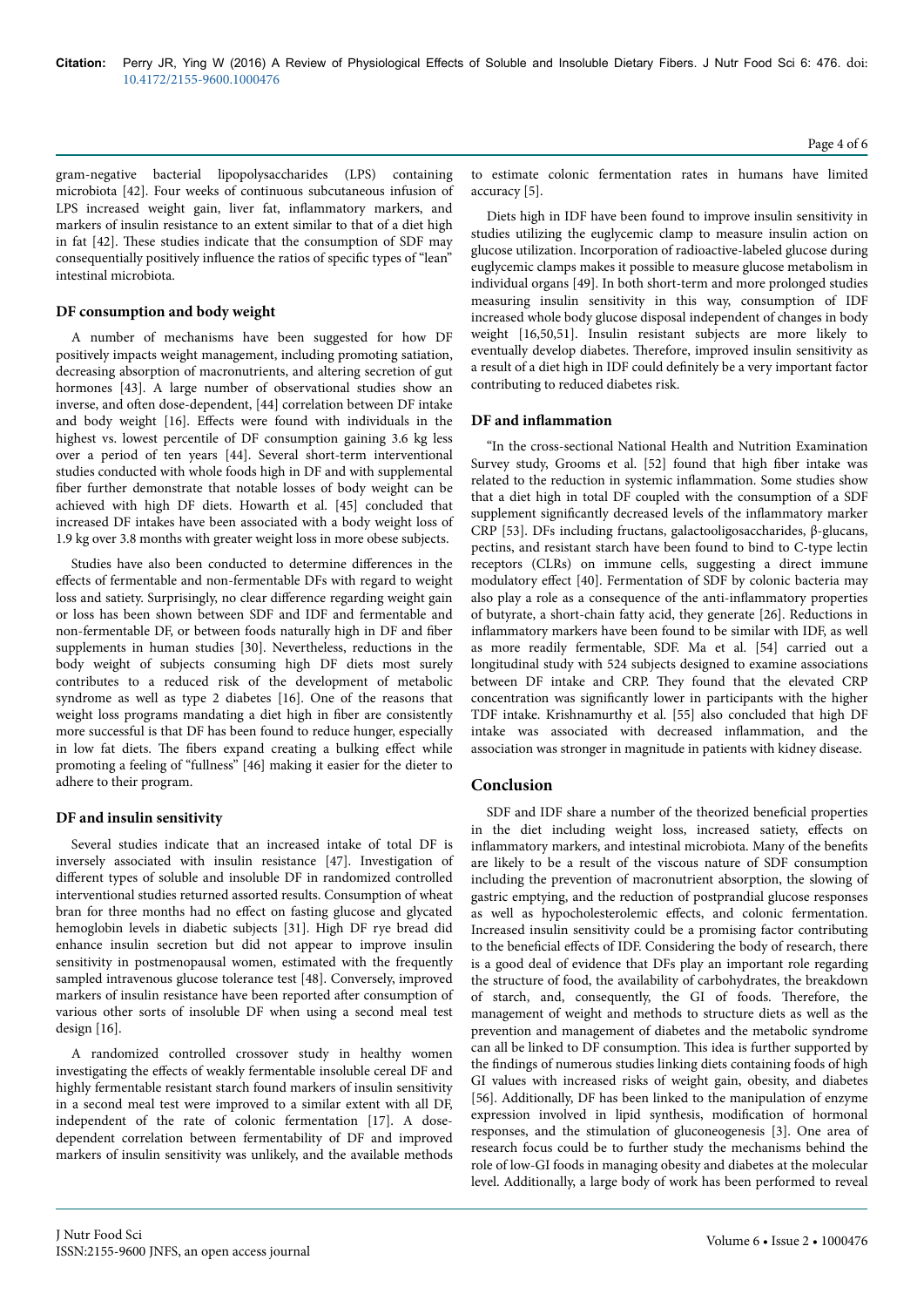much regarding the way individual food items impact human physiology but research involving more complicated food systems with multiple foods mimicking the reality of the human diet would elucidate much about the interactions between food ingredients and food structure, the impacts of DF, and the availability of carbohydrates to digestion. Another issue exists in the need for the strengthening of collaborative efforts between the food science and nutritionist disciplines. Нe goal between these fields should be to increase the likelihood that DF is added to foods at effective quantities without deleterious effects on the sensory appeal of the food. This collaborative effort would allow for the creation of many additional fiber-rich food products with heightened potential to positively impact consumer health by combatting obesity, cardiovascular disease and type II diabetes.

#### **References**

- 1. [Oha IK, Baeb IY, Leea HG \(2014\) In vitro starch digestion and cake](http://www.sciencedirect.com/science/article/pii/S0141813013005825) [quality: Impact of the ratio of soluble and insoluble dietary](http://www.sciencedirect.com/science/article/pii/S0141813013005825) fiber. [International Journal of Biological Macromolecules 63: 98-103.](http://www.sciencedirect.com/science/article/pii/S0141813013005825)
- 2. Nelson AL (2001) Properties of high fiber ingredients. Cereal Foods World 46: 93-97.
- 3. Brennan CS (2005) Dietary fibre, [glycaemic response, and diabetes.](http://www.ncbi.nlm.nih.gov/pubmed/15926145) [Molecular Nutrition and Food Research 49: 560-570.](http://www.ncbi.nlm.nih.gov/pubmed/15926145)
- 4. [El Khoury D, Cuda C, Luhovyy BL, Anderson GH \(2012\) Beta Glucan:](http://www.hindawi.com/journals/jnme/2012/851362/citations/) Health Benefits [in Obesity and Metabolic Syndrome. Journal of Nutrition](http://www.hindawi.com/journals/jnme/2012/851362/citations/) [and Metabolism 2012: 851362.](http://www.hindawi.com/journals/jnme/2012/851362/citations/)
- 5. Topping DL, Clifton [PM \(2001\) "Short-chain fatty acids and human](http://www.ncbi.nlm.nih.gov/pubmed/11427691) [colonic function: roles of resistant starch and nonstarch polysaccharides"](http://www.ncbi.nlm.nih.gov/pubmed/11427691) [Physiology Reviews 81: 1031-1064.](http://www.ncbi.nlm.nih.gov/pubmed/11427691)
- 6. [Codex Alimentarius Commission \(2009\) Guidelines on Nutritional](http://www.codexalimentarius.org) [Labeling. Report of the 31st Session of the Codex Committee on](http://www.codexalimentarius.org) [Nutrition and Foods for Special Dietary Uses, Dusseldorf, Germany.](http://www.codexalimentarius.org)
- 7. [Trowell H \(1972\) Ischemic heart disease and dietary](http://ajcn.nutrition.org/content/25/9/926.abstract) fiber. American [Journal of Clinical Nutrition 25: 926-932.](http://ajcn.nutrition.org/content/25/9/926.abstract)
- 8. [Anderson JW, Deakin DA, Floore TL, Smith BM, Whitis SE \(1990\)](http://www.tandfonline.com/doi/abs/10.1080/10408399009527518) Dietary fiber [and coronary heart disease. Critical Review in Food Science](http://www.tandfonline.com/doi/abs/10.1080/10408399009527518) [and Nutrition 29: 95-147.](http://www.tandfonline.com/doi/abs/10.1080/10408399009527518)
- 9. [Angiolone A, Collar C \(2011\) Physicochemical and nutritional properties](http://www.sciencedirect.com/science/article/pii/S0023643810003105) of reduced-caloric density high-fibre [breads. LWT- Food Science and](http://www.sciencedirect.com/science/article/pii/S0023643810003105) [Technology 44: 747-758.](http://www.sciencedirect.com/science/article/pii/S0023643810003105)
- 10. [Cui SW, Roberts KT \(2009\) Dietarty Fiber:](http://www.postnova.com/scientific-paper/view/1398.html?PDF=1) Fulfilling the Promise of [Added-Value Formulations. Modern Biopolymer Science Ch 13: 399-448.](http://www.postnova.com/scientific-paper/view/1398.html?PDF=1)
- 11. [Cui SW, Wu Y, Ding H \(2013\)](http://www.cabdirect.org/abstracts/20133418164.html;jsessionid=203EDBE847B6833180B8C28BED7DDF98) Нe range of dietary fibre ingredients and a [comparison of their technical functionality. In Fibre-Rich and](http://www.cabdirect.org/abstracts/20133418164.html;jsessionid=203EDBE847B6833180B8C28BED7DDF98) [Wholegrain Foods, Chap 5: 96-119.](http://www.cabdirect.org/abstracts/20133418164.html;jsessionid=203EDBE847B6833180B8C28BED7DDF98)
- 12. [López G, Ros G, Rincon F, Periago MJ, Martínez MC, et al. \(1996\)](http://www.sciencedirect.com/science/article/pii/S0141813013005825) In vitro [starch digestion and cake quality: Impact of the ratio of soluble and](http://www.sciencedirect.com/science/article/pii/S0141813013005825) insoluble dietary fiber. [Journal of Agricultural and Food Chemistry 44:](http://www.sciencedirect.com/science/article/pii/S0141813013005825) [2273-2278.](http://www.sciencedirect.com/science/article/pii/S0141813013005825)
- 13. [Brennan CS, Kuri V, Tudorica CM \(2004\) Inulin-Enriched Pasta:](http://www.sciencedirect.com/science/article/pii/S0308814603004412) Effects [on Textural Properties and Starch Degradation. Food Chemistry 86:](http://www.sciencedirect.com/science/article/pii/S0308814603004412) [189-193.](http://www.sciencedirect.com/science/article/pii/S0308814603004412)
- 14. [Roberts KT, Cui SW, Chang YH, Ng PKW, Graham T \(2012\)](http://scholars.opb.msu.edu/pubDetail.asp?t=pm&id=80052757404&) Нe influence [of fenugreek gum and extrusion](http://scholars.opb.msu.edu/pubDetail.asp?t=pm&id=80052757404&) modified fenugreek gum on [bread. Food Hydrocolloids 26: 350-358.](http://scholars.opb.msu.edu/pubDetail.asp?t=pm&id=80052757404&)
- 15. [Roberts KT, Cui SW, Wu Y, Williams SA, Wang C, et al. \(2014\)](https://www.infona.pl/resource/bwmeta1.element.elsevier-aa91b76e-98c0-3c74-ad94-72f6d58653d9) [Physicochemical evaluation of fenugreek gum and extrusion](https://www.infona.pl/resource/bwmeta1.element.elsevier-aa91b76e-98c0-3c74-ad94-72f6d58653d9) modified fenugreek gum and effects [on starch degradation in bread. Bioactive](https://www.infona.pl/resource/bwmeta1.element.elsevier-aa91b76e-98c0-3c74-ad94-72f6d58653d9) [Carbohydrates and Dietary Fibre 4: 176-183.](https://www.infona.pl/resource/bwmeta1.element.elsevier-aa91b76e-98c0-3c74-ad94-72f6d58653d9)
- 16. Weickert MO, Pfeiffer [A \(2008\) Metabolic](http://jn.nutrition.org/content/138/3/439.long) Effects of Dietary Fiber [Consumption and Prevention of Diabetes. Journal of Nutrition 138:](http://jn.nutrition.org/content/138/3/439.long) [439-442.](http://jn.nutrition.org/content/138/3/439.long)
- 17. [Maziarz MP \(2013\) Role of Fructans and Resistant Starch in Diabetes](http://spectrum.diabetesjournals.org/content/26/1/35.full) [Care. Diabetes Spectrum 26: 35-39.](http://spectrum.diabetesjournals.org/content/26/1/35.full)
- 18. Нeuwissen [E, Mensink RP \(2008\) Water-soluble dietary](http://www.ncbi.nlm.nih.gov/pubmed/18302966) fibers and [cardiovascular disease. Physiology and Behavior 94: 285-292.](http://www.ncbi.nlm.nih.gov/pubmed/18302966)
- 19. [Zaragoza FE, Navarrete RMJ, Zapata SE, Alvarez PJA \(2010\) Resistant](http://www.sciencedirect.com/science/article/pii/S0963996910000621) [starch as functional ingredient: A review. Food Research International 43:](http://www.sciencedirect.com/science/article/pii/S0963996910000621) [931-942.](http://www.sciencedirect.com/science/article/pii/S0963996910000621)
- 20. Wu Y, Li W, Cui W, Eskin NAM, Goff [HD \(2012\) A molecular modeling](http://www.agr.gc.ca/eng/abstract/?id=21866000000150) [approach to understand conformation-functionality relationships of](http://www.agr.gc.ca/eng/abstract/?id=21866000000150) galactomannans with different [mannose / galactose ratios. Food](http://www.agr.gc.ca/eng/abstract/?id=21866000000150) [Hydrocolloids 26: 359-364.](http://www.agr.gc.ca/eng/abstract/?id=21866000000150)
- 21. [Pawar SN, Edgar KJ \(2012\) Alginate derivatization: A review of](http://www.ncbi.nlm.nih.gov/pubmed/22281421) [chemistry, properties and applications. Biomaterials 33: 3279-3305.](http://www.ncbi.nlm.nih.gov/pubmed/22281421)
- 22. [Mackie A, Bajka B, Rigby N \(2015\) Roles for dietary](http://www.sciencedirect.com/science/article/pii/S0963996915302490) fiber in the upper GI tract: Нe [importance of viscosity, Food Research International. Foodres.](http://www.sciencedirect.com/science/article/pii/S0963996915302490)
- 23. [Klemm D, Heublein B, Fink HP, Bohn A \(2005\) Cellulose: Fascinating](http://www.citeulike.org/user/barmak7282/article/12852133) [Biopolymer and Sustainable Raw Material. Chem In form 36: 36.](http://www.citeulike.org/user/barmak7282/article/12852133)
- 24. [McKee LH, Latner TA \(2000\) "Underutilized sources of dietary](http://www.ncbi.nlm.nih.gov/pubmed/11086873) fiber: a [review." Plant Foods for Human Nutrition 55: 285-304.](http://www.ncbi.nlm.nih.gov/pubmed/11086873)
- 25. [National Institutes of Health \(2011\) What is metabolic syndrome?.](http://www.nhlbi.nih.gov/health/health-topics/topics/ms)
- 26. [Galisteo M, Duarte J, Zarzuelo A \(2008\)](http://www.ncbi.nlm.nih.gov/pubmed/17618108) Effects of dietary fibers on [disturbances clustered in the metabolic syndrome. Journal of Nutritional](http://www.ncbi.nlm.nih.gov/pubmed/17618108) [Biochemistry 19: 71-74.](http://www.ncbi.nlm.nih.gov/pubmed/17618108)
- 27. [Davy BM, Melby CL \(2003\)](http://www.ncbi.nlm.nih.gov/pubmed/12525799) The effect of fiber-rich carbohydrates on [features of syndrome X. Journal of the American Dietetic Association](http://www.ncbi.nlm.nih.gov/pubmed/12525799) [103: 86-96.](http://www.ncbi.nlm.nih.gov/pubmed/12525799)
- 28. [McKeown NM, Meigs JB, Liu S, Saltzman E, Wilson PW et al. \(2004\)](http://www.ncbi.nlm.nih.gov/pubmed/14747241) [Carbohydrate nutrition, insulin resistance, and the prevalence of the](http://www.ncbi.nlm.nih.gov/pubmed/14747241) [metabolic syndrome in the Framingham](http://www.ncbi.nlm.nih.gov/pubmed/14747241) Offspring Cohort. Diabetes Care [27: 538-546.](http://www.ncbi.nlm.nih.gov/pubmed/14747241)
- 29. [Sahyoun NR, Jacques PF, Zhang XL, Juan W, McKeown NM \(2006\)](http://ajcn.nutrition.org/content/83/1/124) [Whole-grain intake is inversely associated with the metabolic syndrome](http://ajcn.nutrition.org/content/83/1/124) [and mortality in older adults. American Journal of Clinical Nutrition 83:](http://ajcn.nutrition.org/content/83/1/124) [124-131.](http://ajcn.nutrition.org/content/83/1/124)
- 30. [Howarth NC, Saltzman E, Roberts SB \(2001\) Dietary](http://www.ncbi.nlm.nih.gov/pubmed/11396693) fiber and weight [regulation. Nutrition Reviews 59: 129-139.](http://www.ncbi.nlm.nih.gov/pubmed/11396693)
- 31. [Jenkins DJ, Kendall CW, Augustin LS, Martini MC, Axelsen M, et al.](http://www.ncbi.nlm.nih.gov/pubmed/12196421) (2002) Effect [of wheat bran on glycemic control and risk factors for](http://www.ncbi.nlm.nih.gov/pubmed/12196421) [cardiovascular disease in type 2 diabetes. Diabetes Care 25: 1522-1528.](http://www.ncbi.nlm.nih.gov/pubmed/12196421)
- 32. [Schulze MB, Schulz M, Heidemann C, Schienkiewitz A,](http://archinte.jamanetwork.com/article.aspx?articleid=412391) Hoffmann K, et [al. \(2007\) Fiber and Magnesium Intake and Incidence of Type 2 Diabetes:](http://archinte.jamanetwork.com/article.aspx?articleid=412391) [A Prospective Study and Meta-analysis. Archives of Internal Medicine](http://archinte.jamanetwork.com/article.aspx?articleid=412391) [167: 956-965.](http://archinte.jamanetwork.com/article.aspx?articleid=412391)
- 33. [de Munter JS, Hu FB, Spiegelman D, Franz M, van Dam RM \(2007\)](http://www.ncbi.nlm.nih.gov/pubmed/17760498) [Whole grain, bran, and germ intake and risk of type 2 diabetes: a](http://www.ncbi.nlm.nih.gov/pubmed/17760498) [prospective cohort study and systematic review. PLoS Medicine e261:](http://www.ncbi.nlm.nih.gov/pubmed/17760498) [1385-1395.](http://www.ncbi.nlm.nih.gov/pubmed/17760498)
- 34. [Keogh JB, Lau CW, Noakes M, Bowen J,](http://www.ncbi.nlm.nih.gov/pubmed/17164830) Clifton PM (2007) Effects of meals with high soluble fiber, [high amylose barley variant on glucose,](http://www.ncbi.nlm.nih.gov/pubmed/17164830) insulin, satiety and thermic effect [of food in healthy lean women.](http://www.ncbi.nlm.nih.gov/pubmed/17164830) [European Journal of Clinical Nutrition 61: 597-604.](http://www.ncbi.nlm.nih.gov/pubmed/17164830)
- 35. [Raben A \(2002\) Should obese patients be counseled to follow a low](http://www.ncbi.nlm.nih.gov/pubmed/12458970)[glycemic index diet? No. Obesity Reviews 3: 245-256.](http://www.ncbi.nlm.nih.gov/pubmed/12458970)
- 36. [Symons LJ, Brennan CS \(2004\)](http://agris.fao.org/agris-search/search.do?recordID=US201301004870) The effect of barley beta-glucan fibre [fractions on starch gelatinization and pasting characteristics. Journal of](http://agris.fao.org/agris-search/search.do?recordID=US201301004870) [Food Science 69: 257-261.](http://agris.fao.org/agris-search/search.do?recordID=US201301004870)
- 37. [Pereira MA, Kartashov AI, Ebbeling CB, Van Horn L \(2005\) Fast food](http://www.ncbi.nlm.nih.gov/pubmed/15639678) [habits, weight gain, and insulin resistance the CARDIA study: 15 year](http://www.ncbi.nlm.nih.gov/pubmed/15639678) [prospective analysis. Lancet 365: 36-42.](http://www.ncbi.nlm.nih.gov/pubmed/15639678)
- 38. [Wood PJ, Braaten JT, Scott W, Riedel KD \(1994\)](http://journals.cambridge.org/action/displayAbstract?fromPage=online&aid=1284672&fileId=S0007114594001765) Effect of dose and modification [of viscous properties of oat gum on plasma-glucose and](http://journals.cambridge.org/action/displayAbstract?fromPage=online&aid=1284672&fileId=S0007114594001765) [insulin following an oral glucose load. British Journal of Nutrition 72:](http://journals.cambridge.org/action/displayAbstract?fromPage=online&aid=1284672&fileId=S0007114594001765) [731-743.](http://journals.cambridge.org/action/displayAbstract?fromPage=online&aid=1284672&fileId=S0007114594001765)
- 39. Brownlee IA (2009) Нe [physiological roles of dietary](http://www.sciencedirect.com/science/article/pii/S0268005X09002501) fibre. Food [Hydrocolloids 25: 238-250.](http://www.sciencedirect.com/science/article/pii/S0268005X09002501)